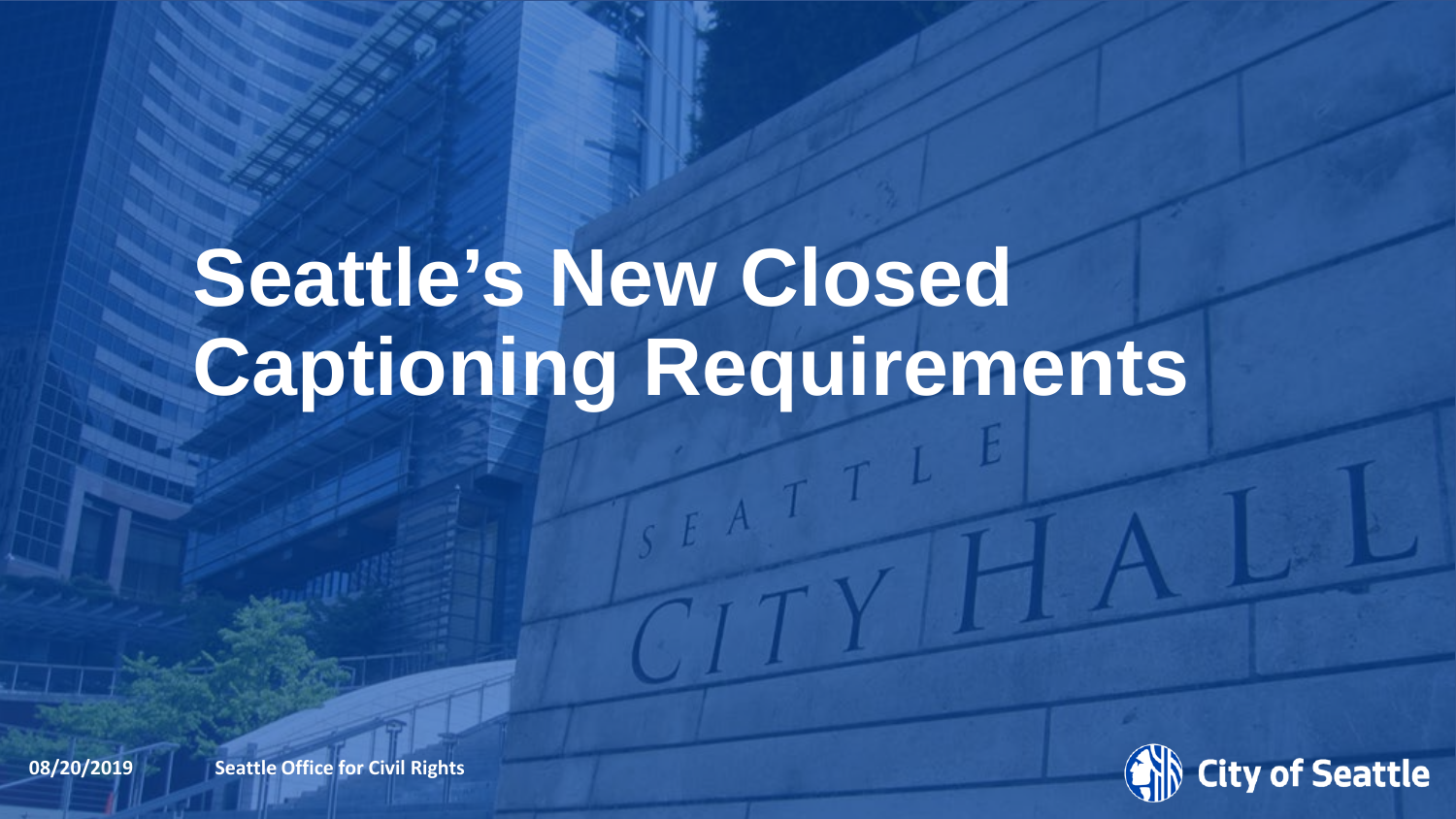#### **Roadmap**

- Seattle's Closed Captioning Ordinance, SMC 14.05
- Rulemaking process
- Questions and answers

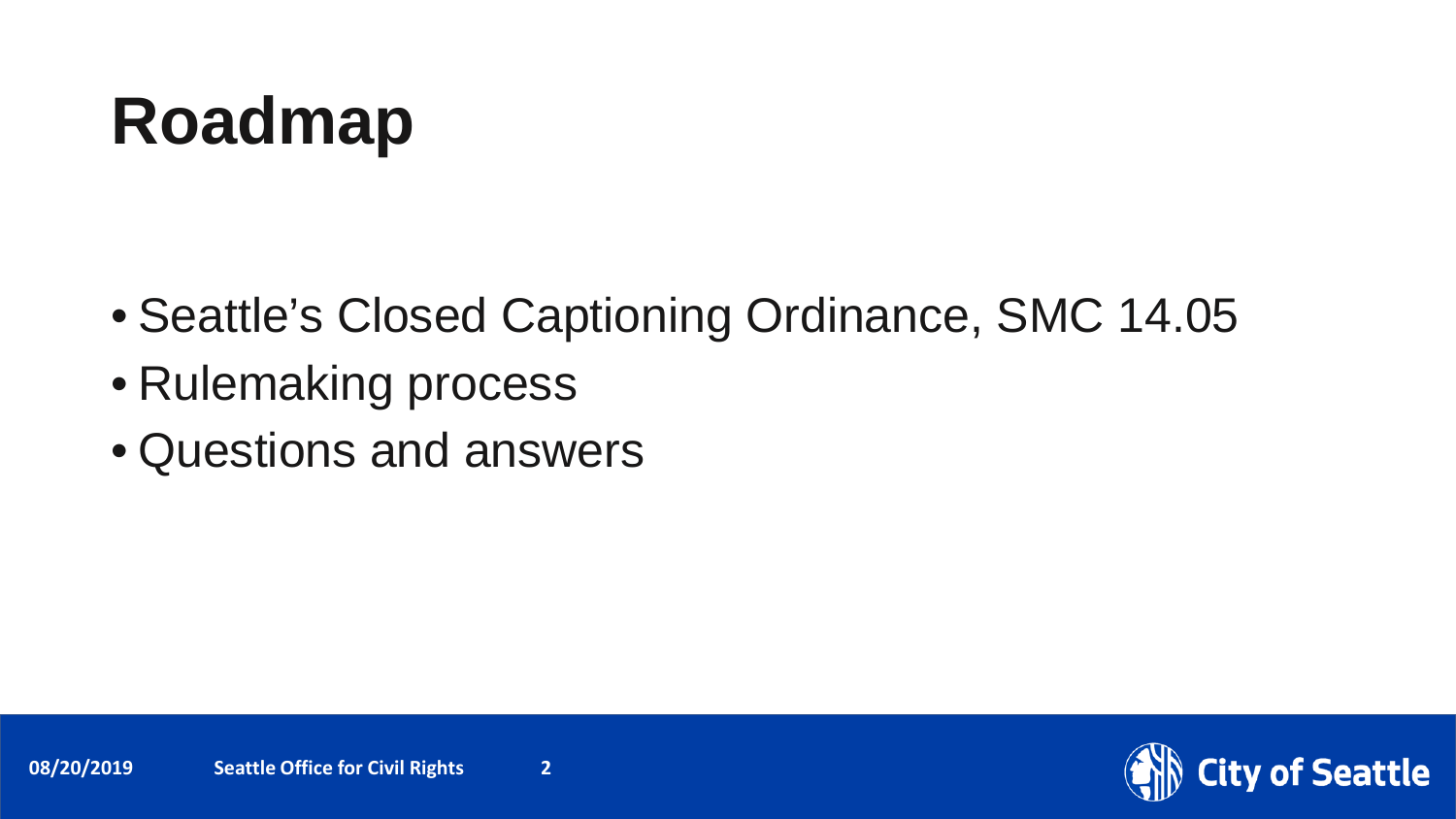## **Overview of Seattle's Closed Captioning Ordinance**

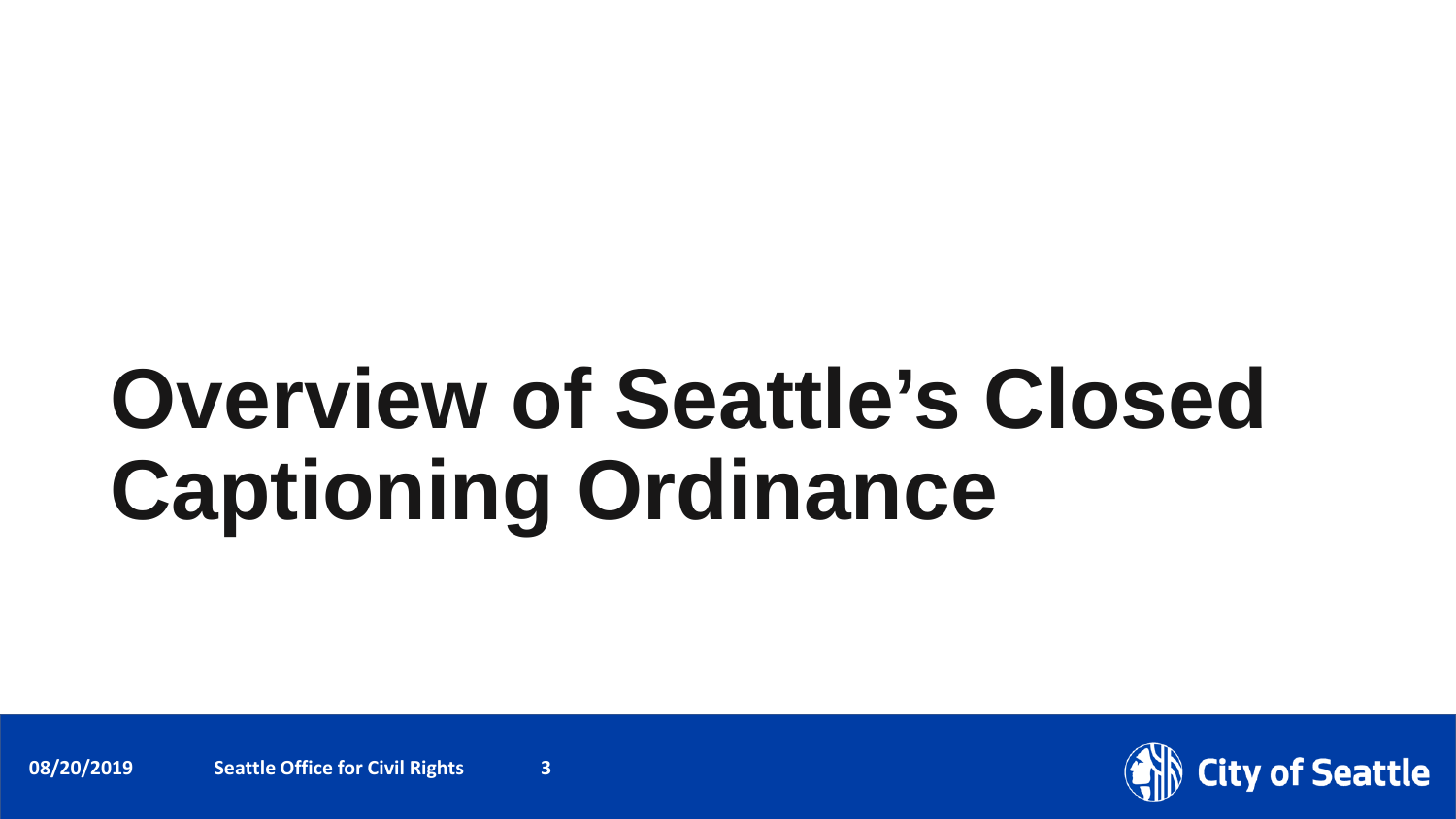#### **Why Do We Need This Law?**

- Hearing loss is widespread
- Inclusive of people with hearing disabilities
- Beneficial to many groups

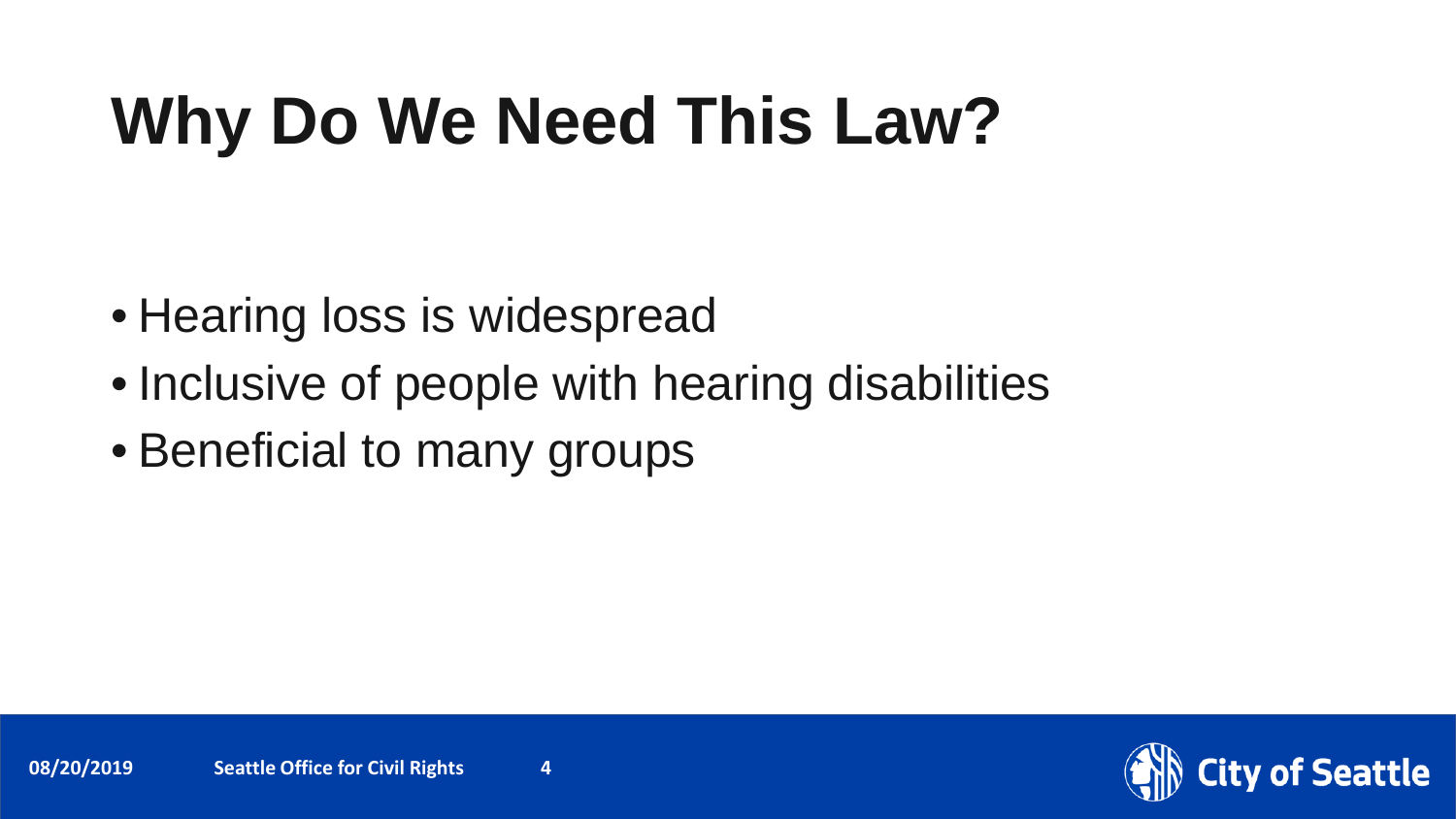#### **What Does The Law Do?**

The law requires any person owning or managing a place of public accommodation to activate closed captioning on all closed-captioned television receivers in use in any public area during regular business hours.

Enforcement of the law begins 11/15/19.

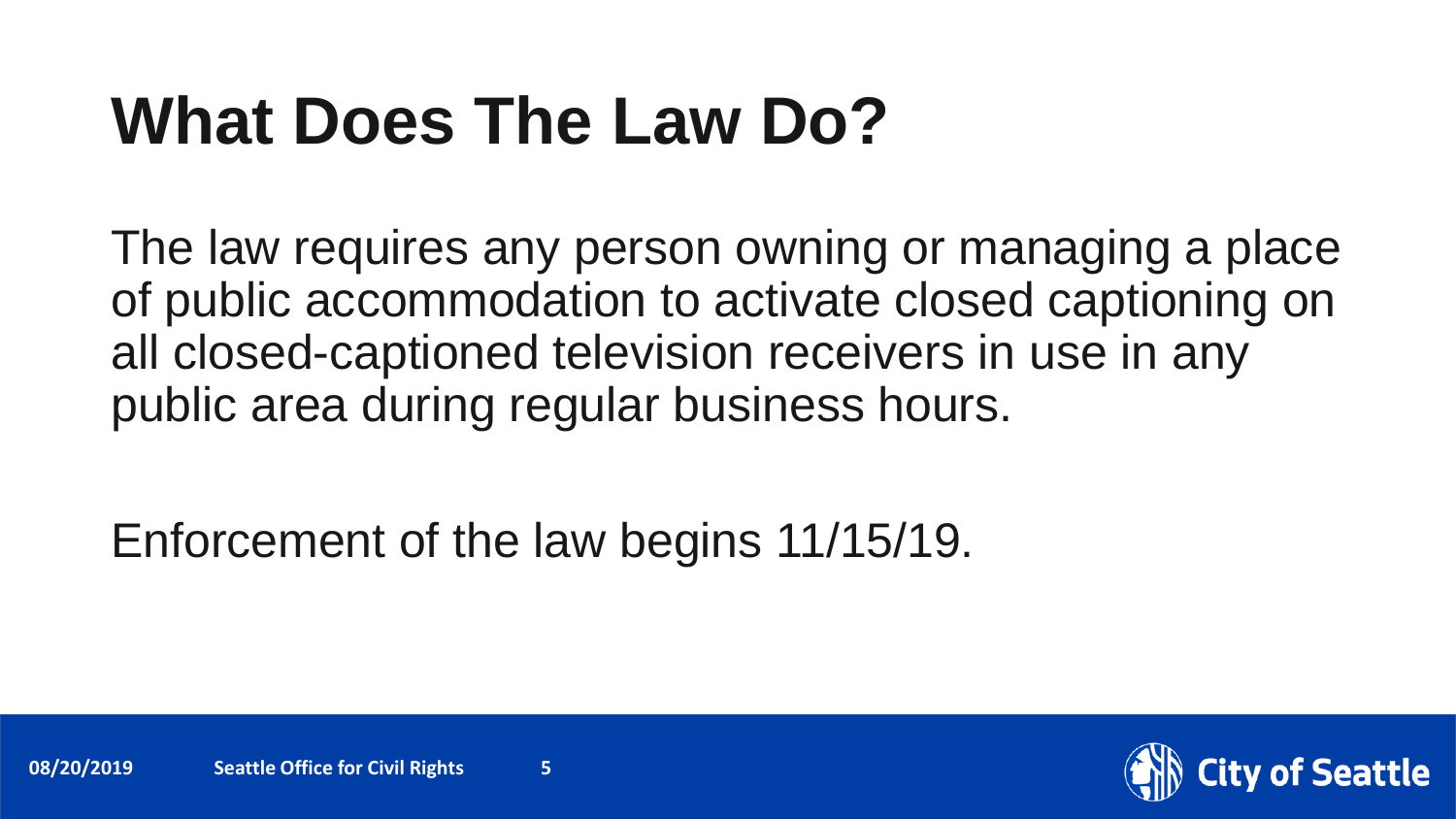#### **Race & Social Justice Impacts**

The law also asks the Seattle Office for Civil Rights to determine the race and social justice impacts of requiring that places of public accommodation activate closed captioning and assess how to lessen impacts on businesses.

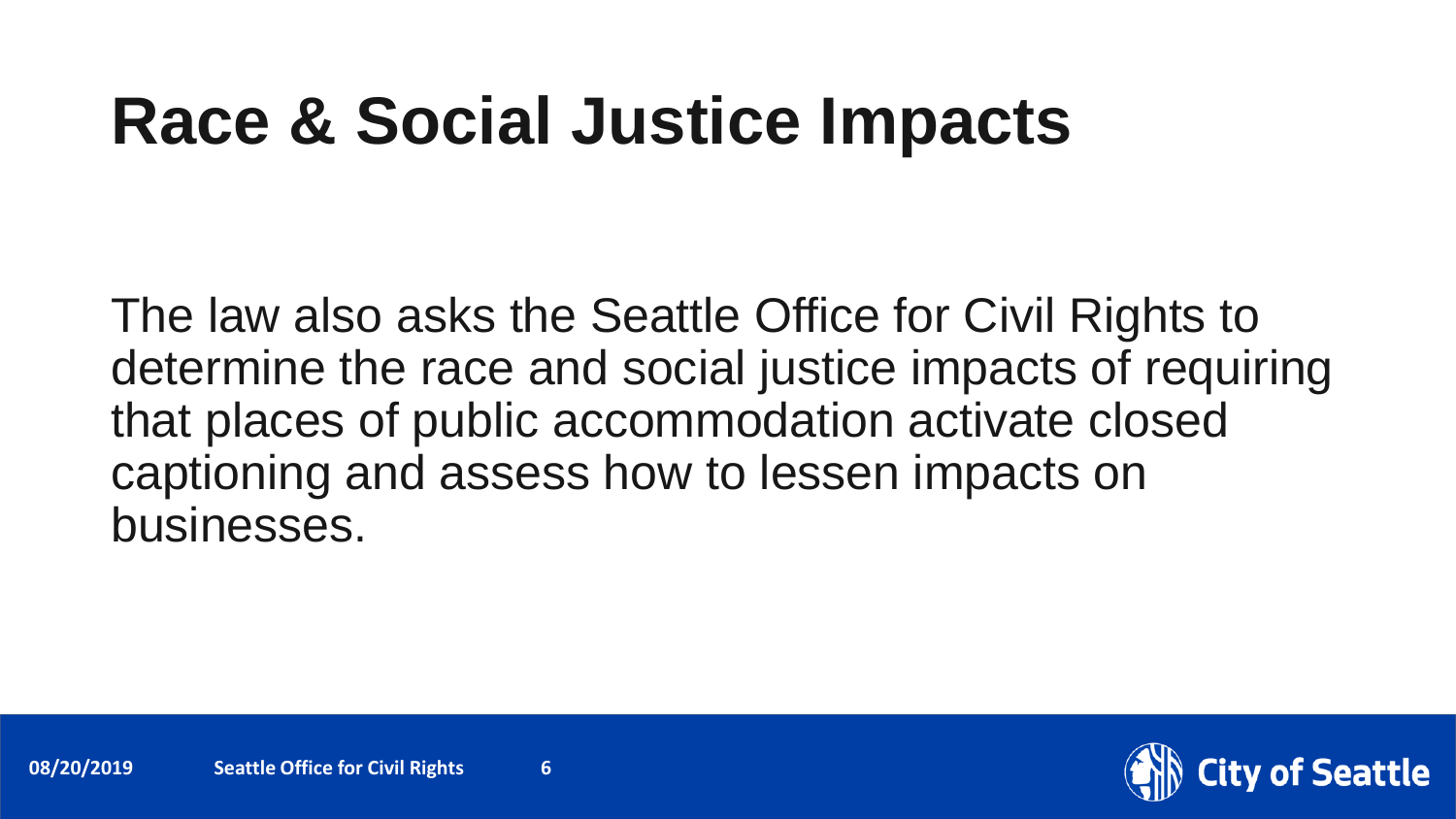#### **Place of Public Accommodation**

Any place, licensed or unlicensed, where the public gathers, congregates, or assembles for amusement, recreation or public purposes, or any place, store, or other establishment that supplies goods or services with or without charge to the general public.

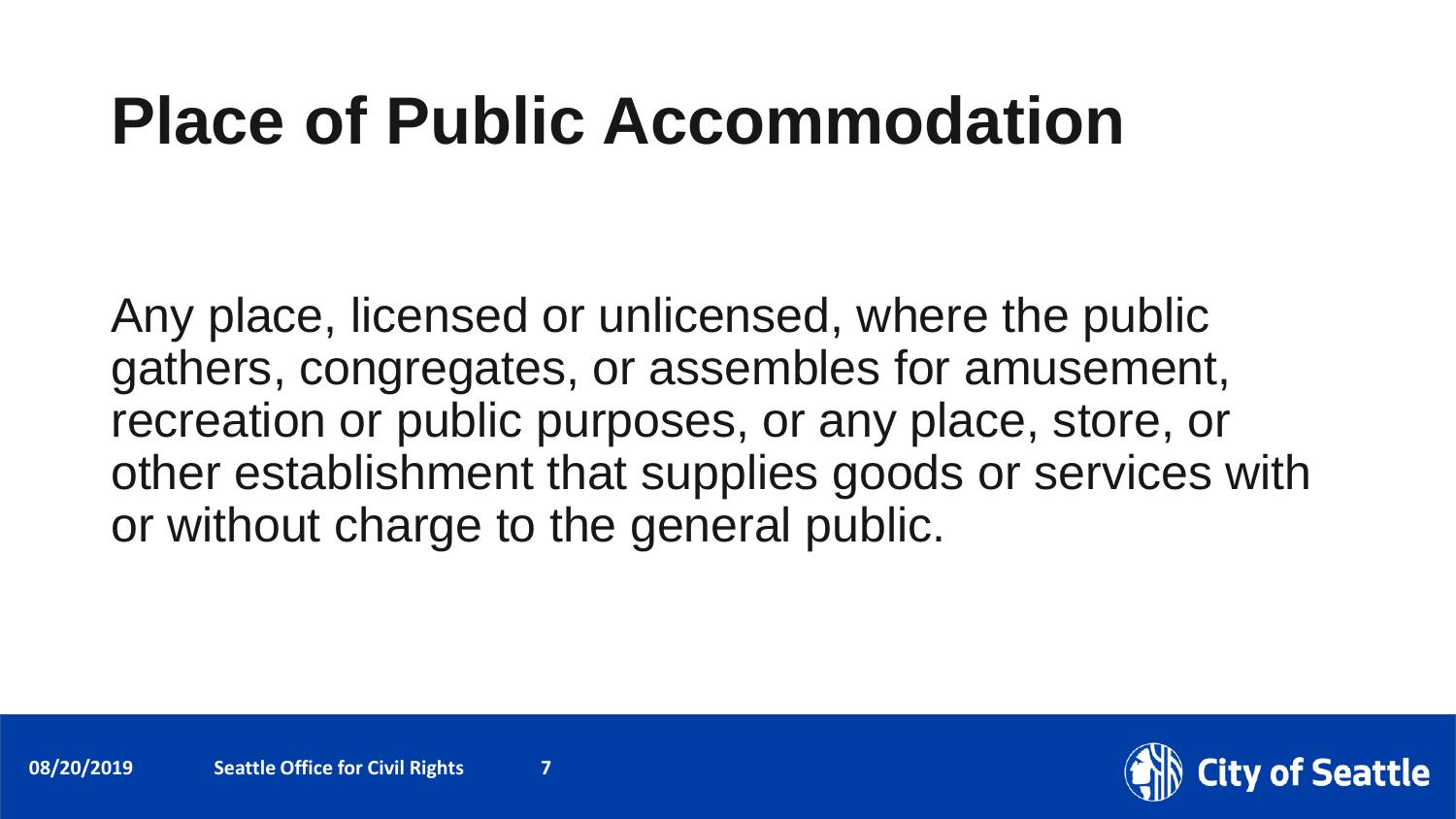#### **Closed Captioning**

A transcript or dialog of the audio portion of a television program that is displayed on either the bottom or top portion of a television receiver screen when the user activates the feature.

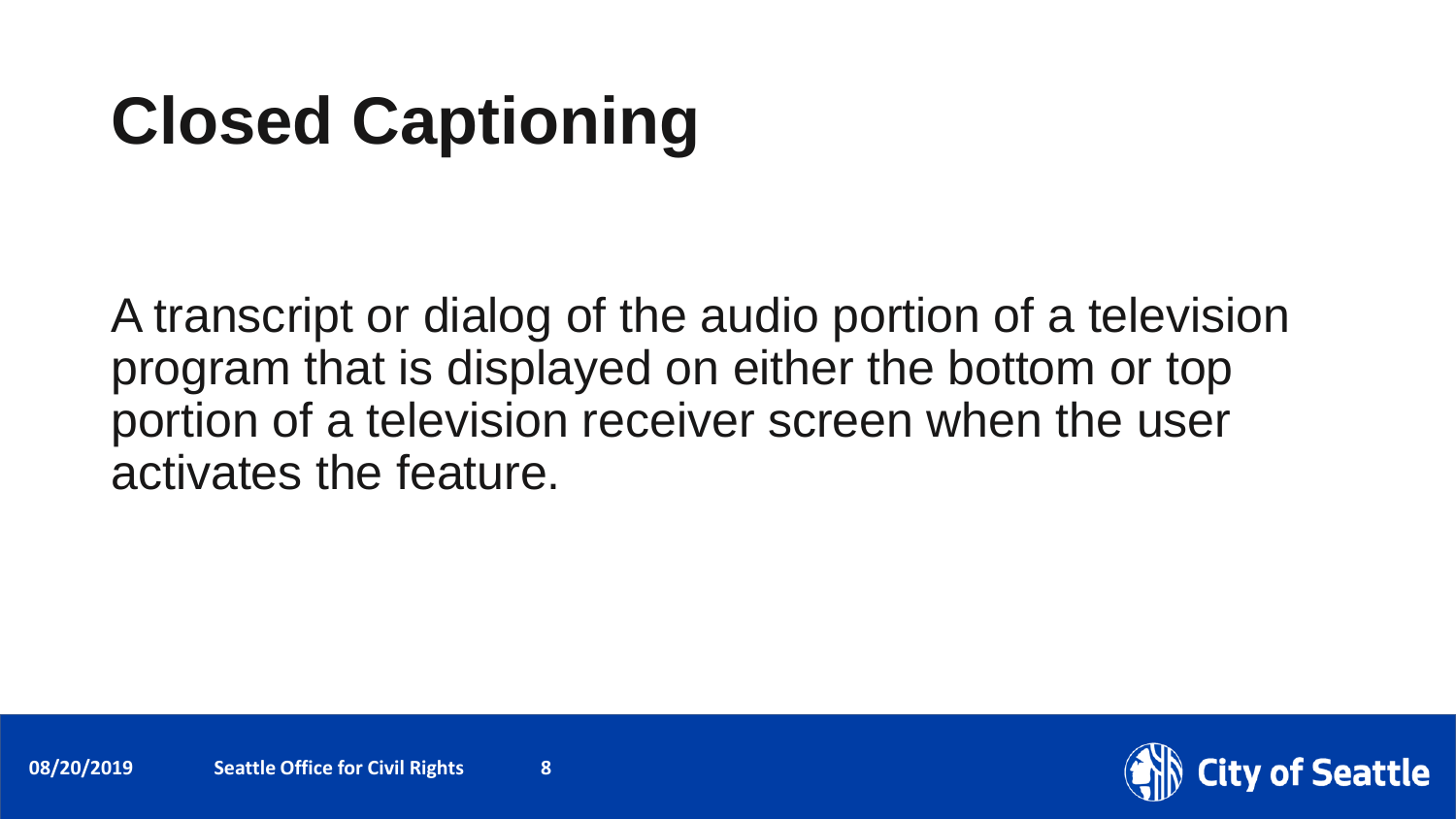#### **Closed-Captioned Television Receiver**

A receiver of television programming that has the ability to display closed captioning, including but not limited to a television, digital set top box, and other technology capable of displaying closed captioning for television programming.

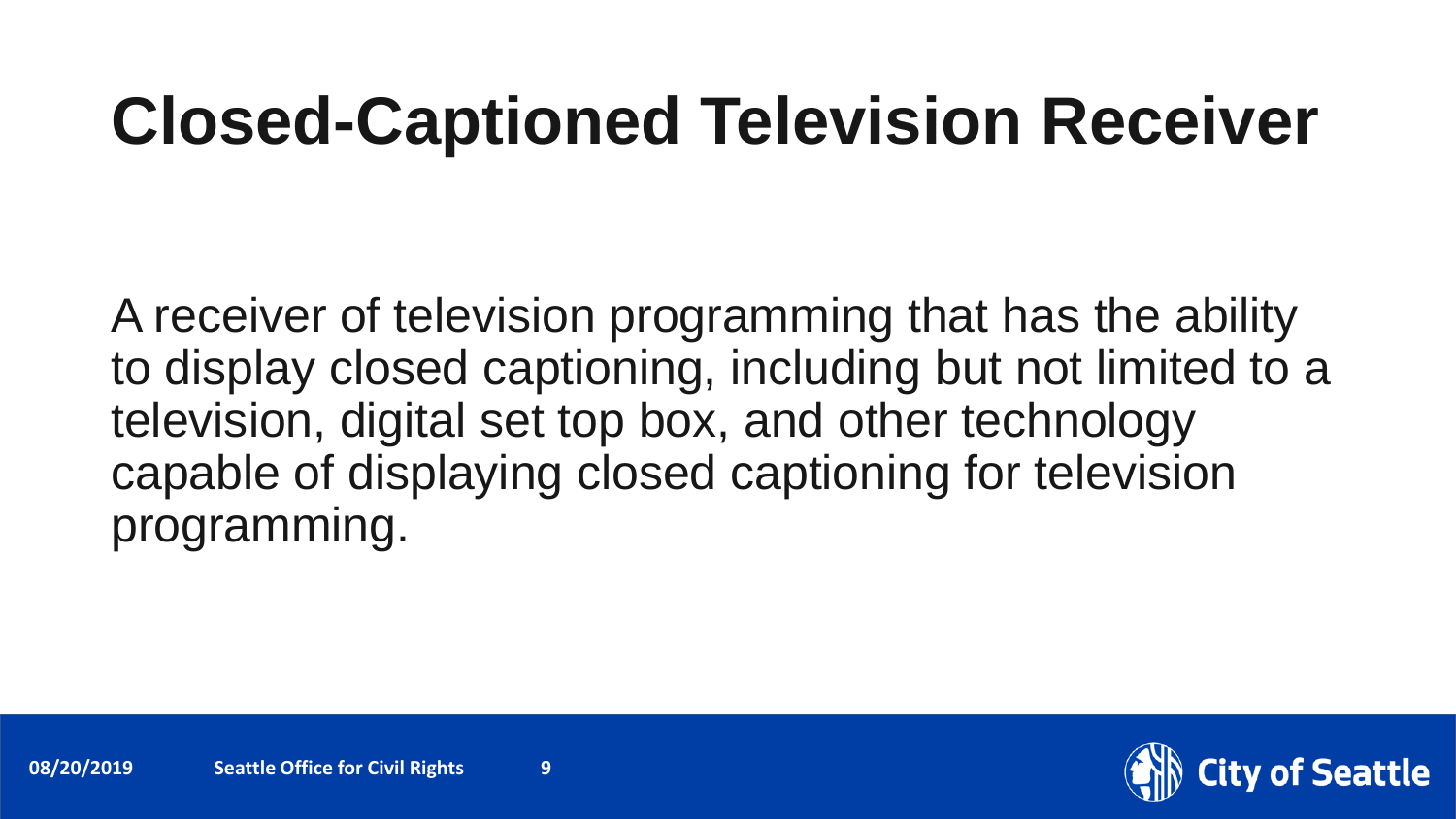#### **Exceptions To The Law**

- 1. No television receiver in a public area;
- 2. The only television receiver in a public area is technically incapable of displaying closed captioning; or
- 3. If multiple television models are being displayed together for sale in a public area, for each of those models, at least one closed-captioned television must be available for viewing.

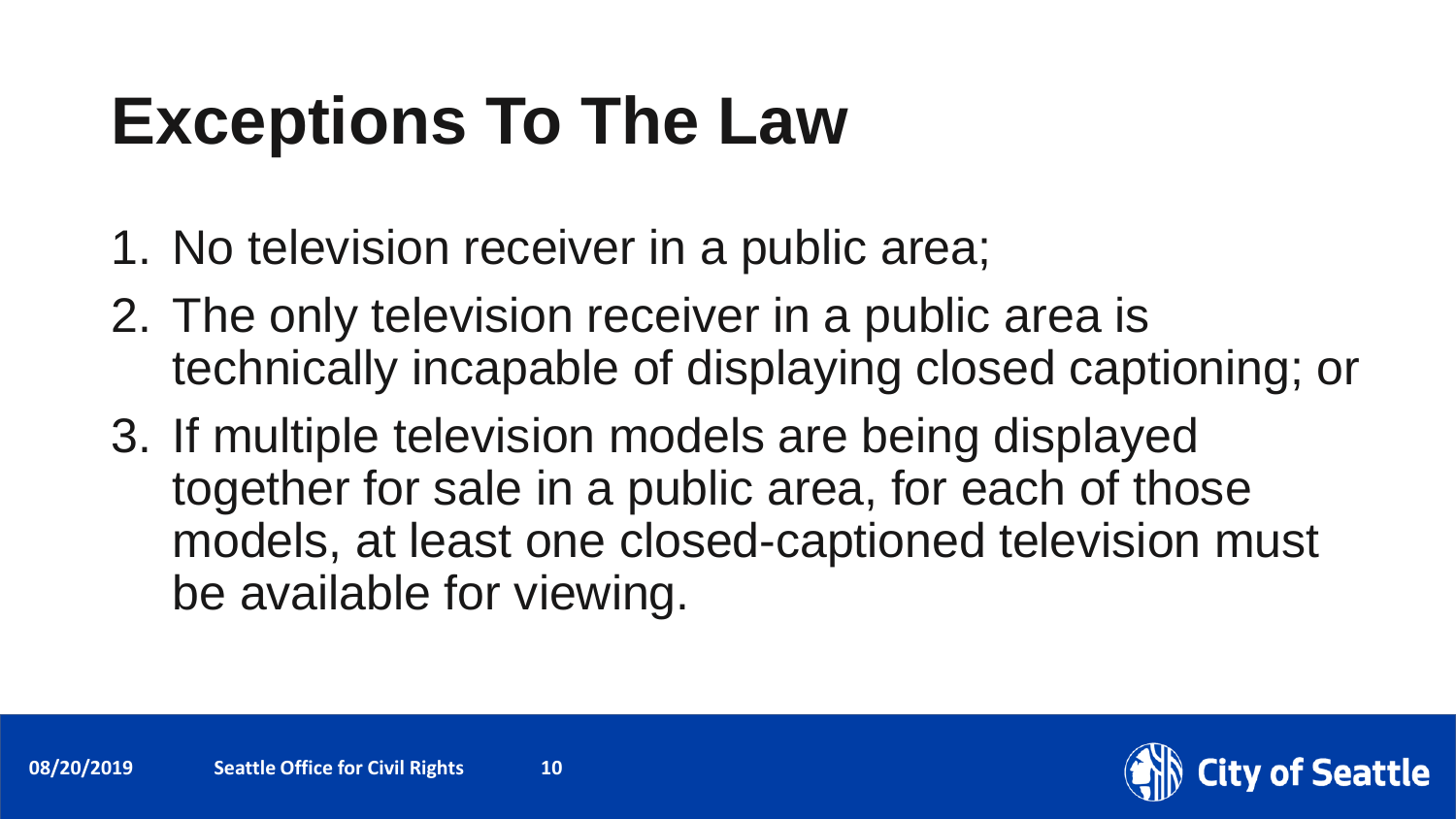#### **What Happens If There Is a Violation?**

• SOCR will send an advisory letter to the business to notify them of the violation.

• The business has 30 days from the date of the letter to provide a written response. The business can dispute the violation or show that it's been fixed and describe how future violations will be prevented.

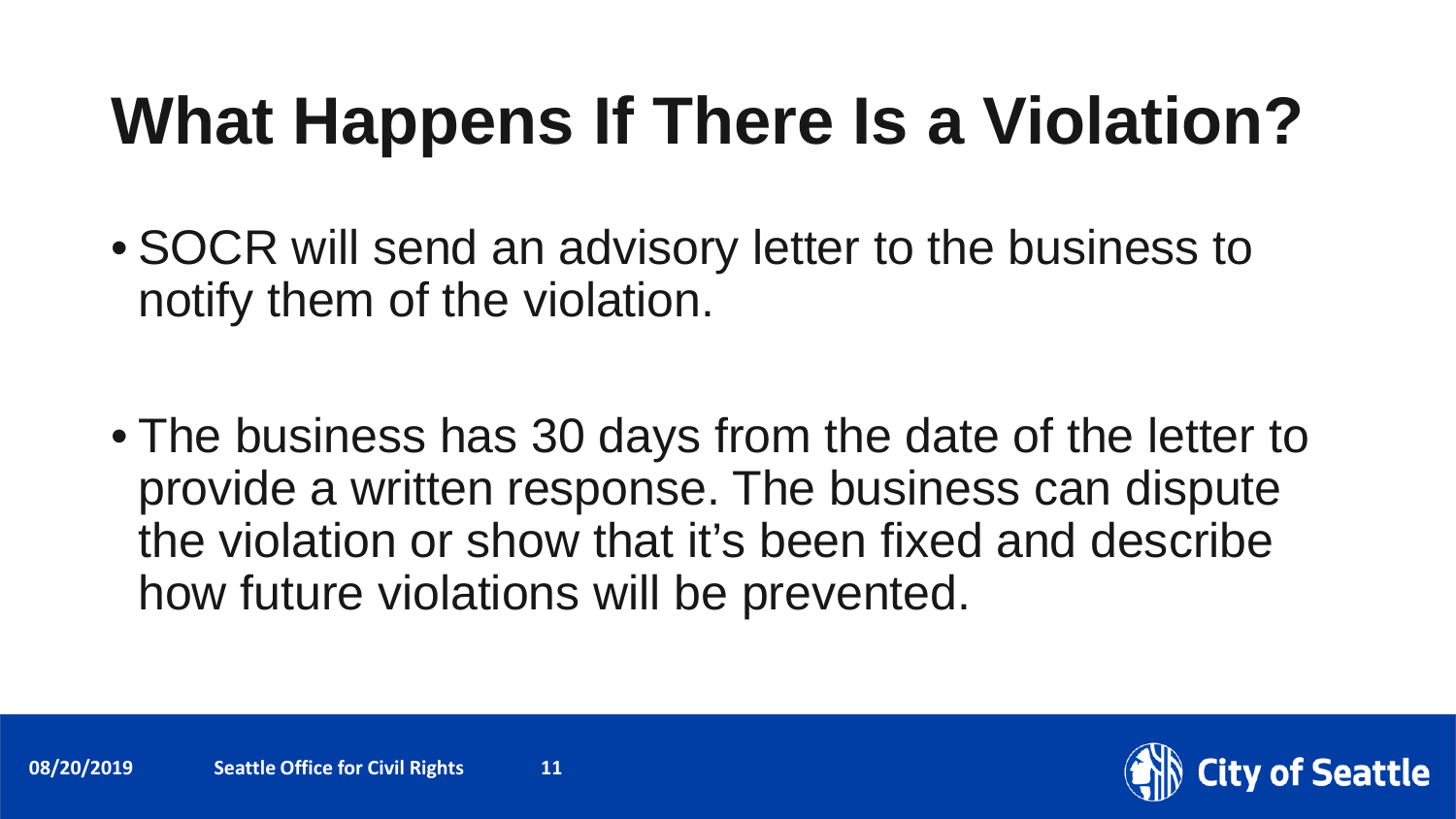#### **Notice of Violation**

Can occur if:

- A business fails to provide a written response within 30 business days; or
- A business provides a response that fails to reasonably satisfy the SOCR Director.

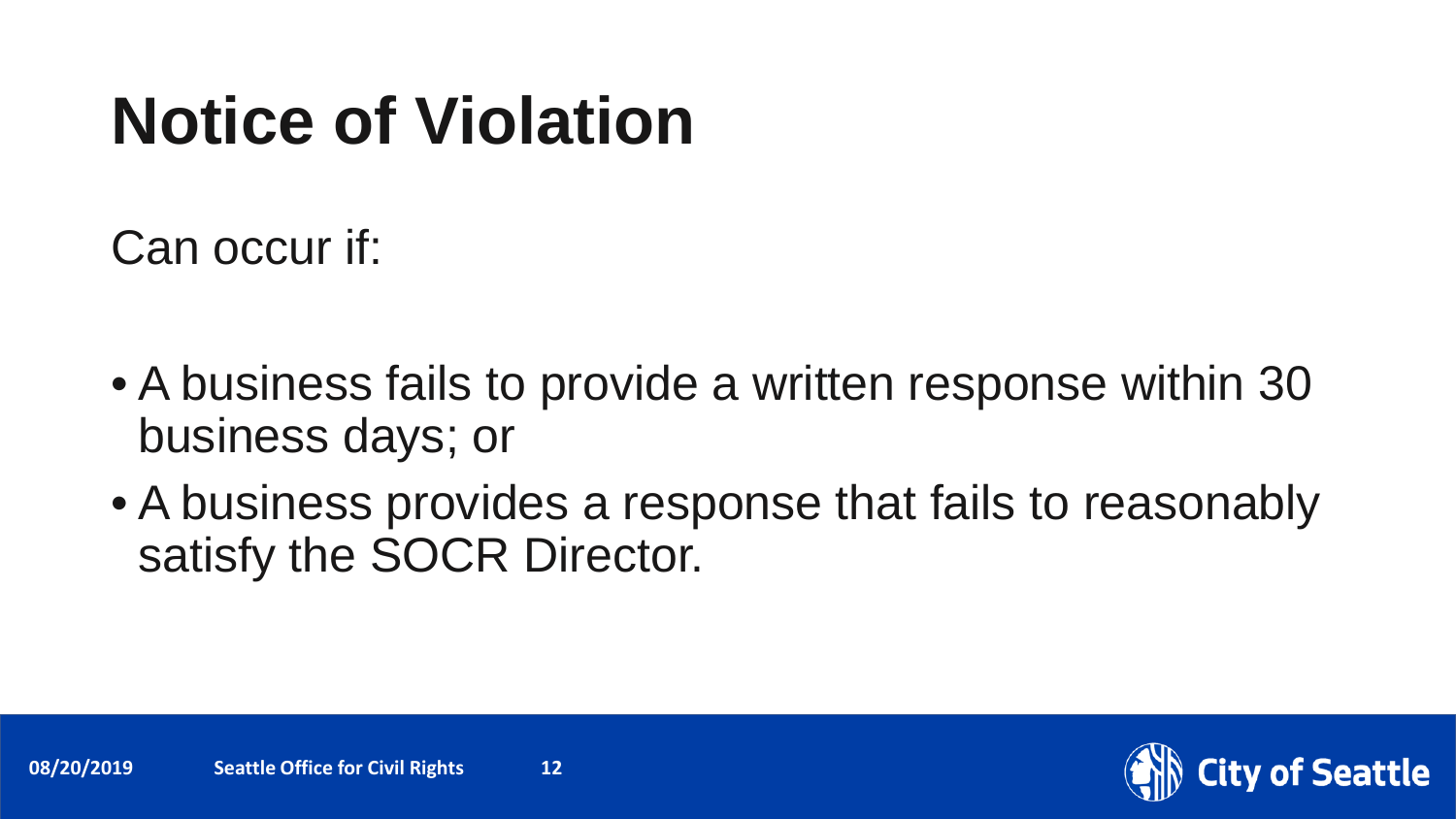#### **Appeal Rights**

- A business may request a contested hearing before the Hearing Examiner in writing within 15 days of the notice of violation.
- The Hearing Examiner shall enter an order affirming, modifying, or reversing the violation.

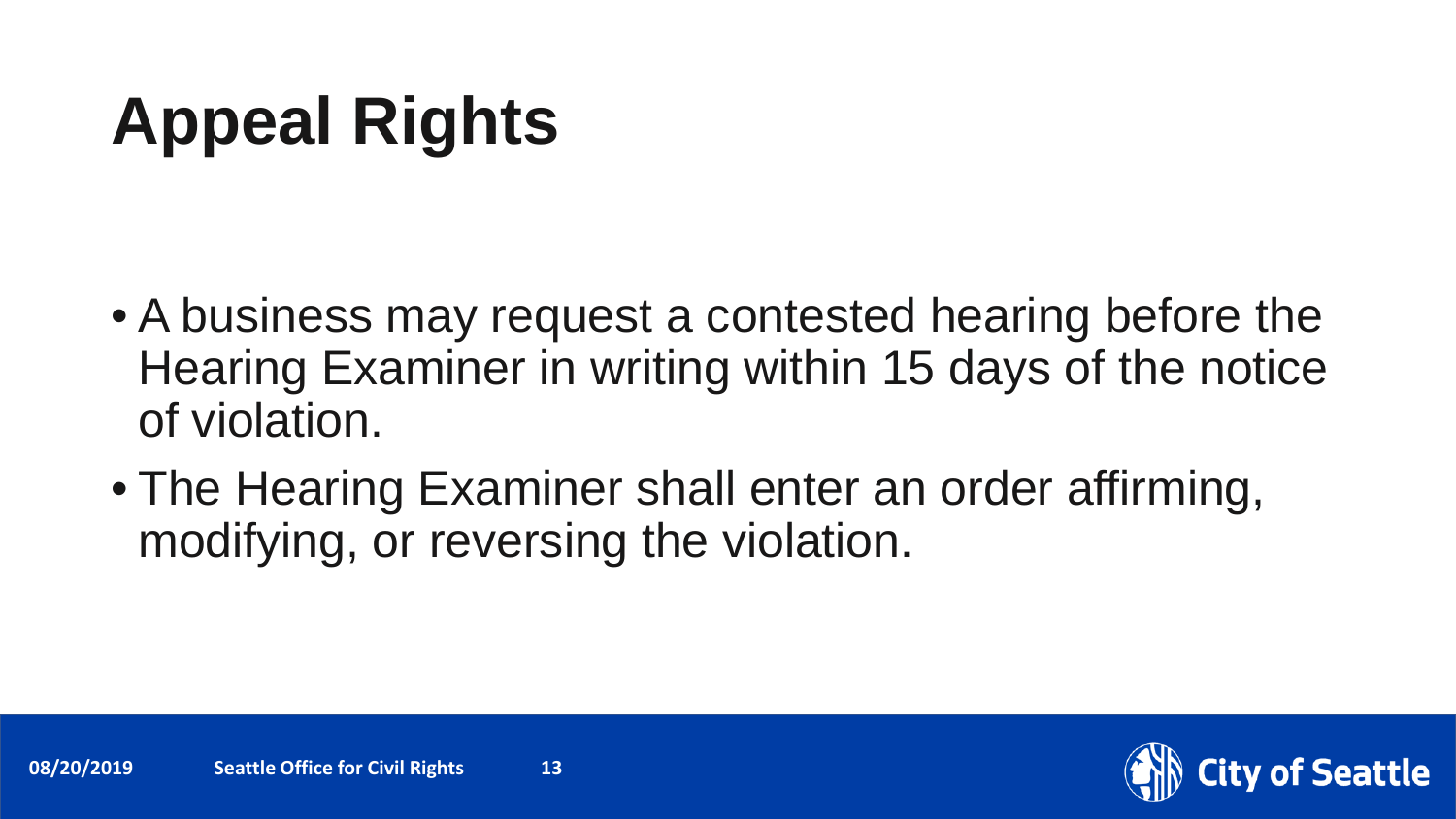# **Rulemaking Process**

**08/20/2019 Dattle Office for Civil Rights Page 14** 

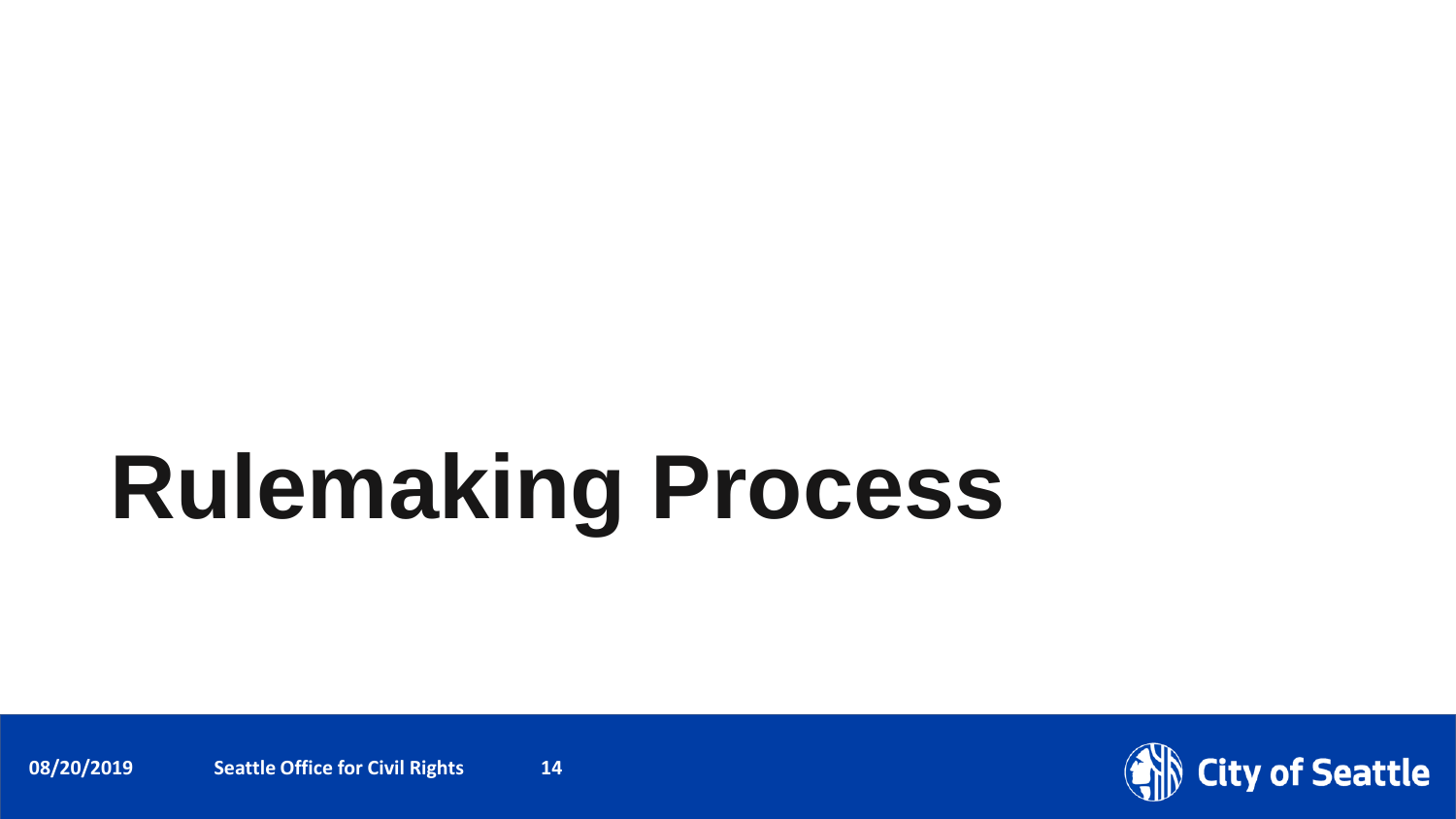#### **Possible Administrative Rule #1**

SHRR XXX-XXX. Proof of Compliance

- 1. Proof of compliance includes, but is not limited to, a physical or digital photograph of a television receiver that shows:
	- a. Closed captioning is activated on all receivers of television programming; or
	- b. The receiver of television programming is not in a public area; or
	- c. The only receiver of television programming in a public area is technically incapable of displaying closed captioning; or
	- d. There are multiple television models displayed together for sale in a public area, and for each of those models, at least one closed-captioned television is available for viewing.

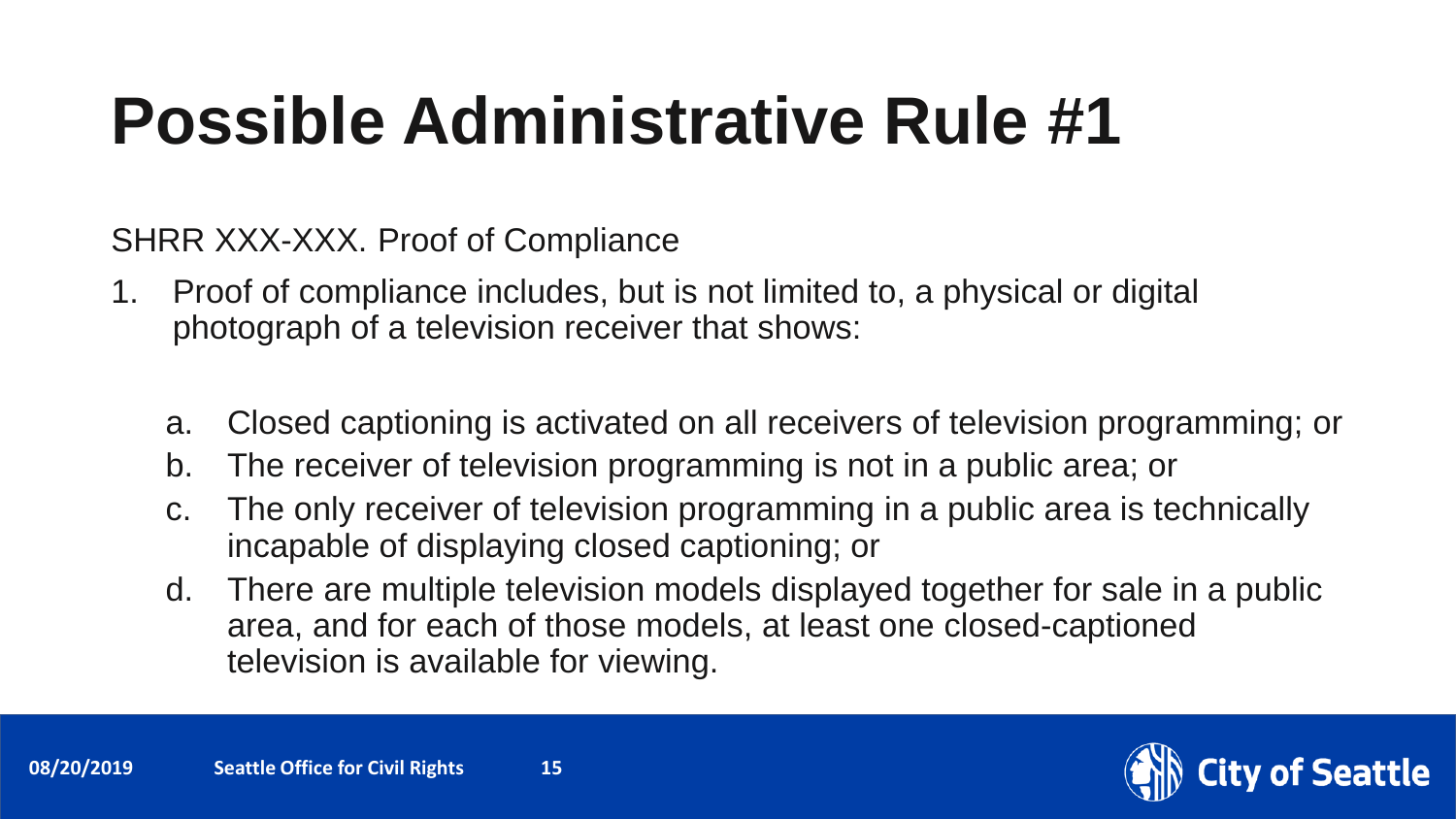#### **Possible Administrative Rule #1**

SHRR XXX-XXX. Proof of Compliance

2. Proof of compliance must be accompanied by a sworn declaration that the business has turned on closed captioning or is exempt for one of the reasons listed in SMC 14.05.020 (A)(1), SMC 14.05.020 (A)(2), or SMC 14.05.020 (A)(3). The declaration shall also include the date the closed captioning was turned on.

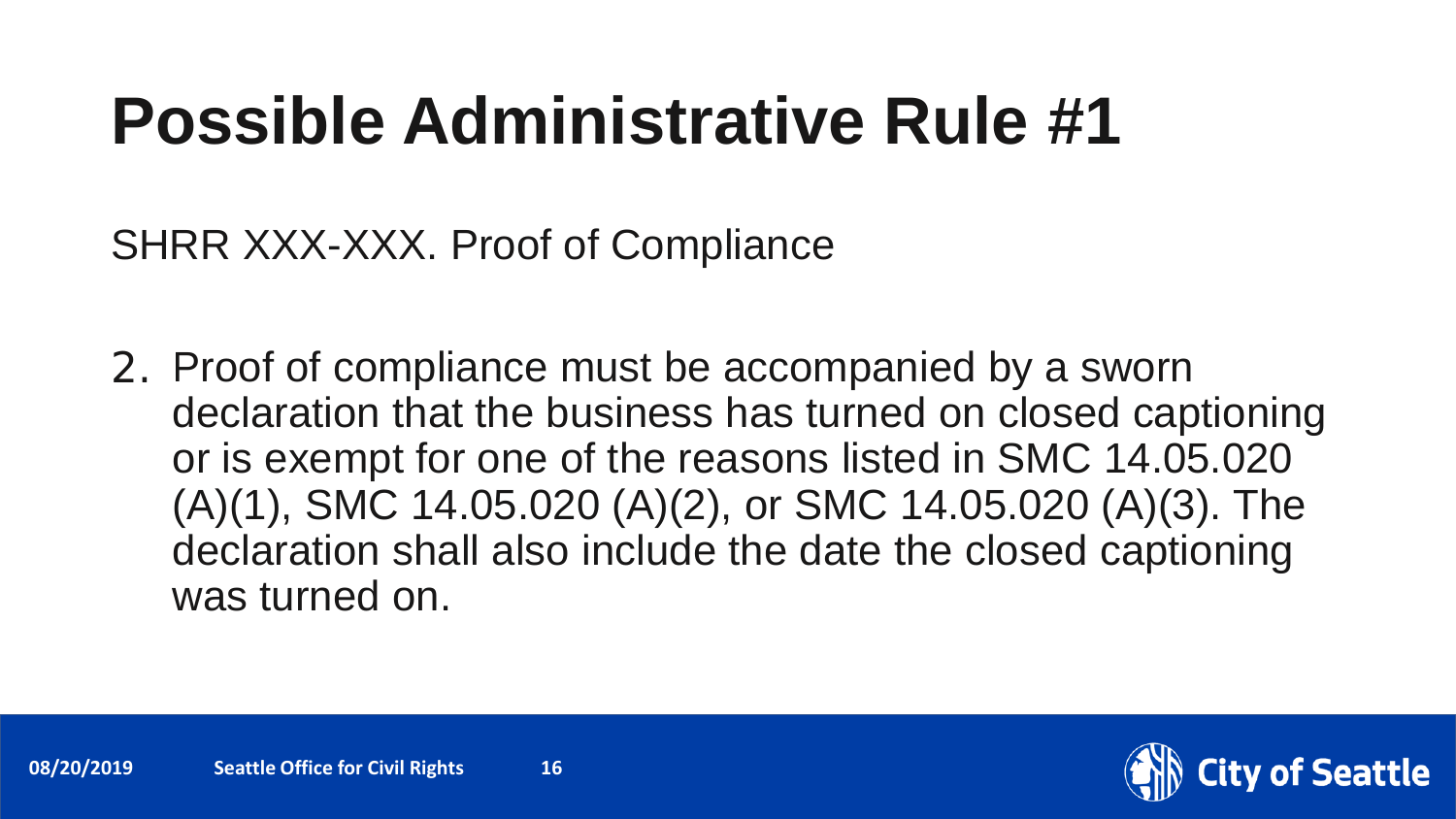#### **Possible Administrative Rule #2**

SHRR XXX-XXX. Technically Incapable

A television that is "technically incapable" of displaying closed captioning is one that does not work when the closed captioning setting is on or is an older model that cannot show closed captioning.

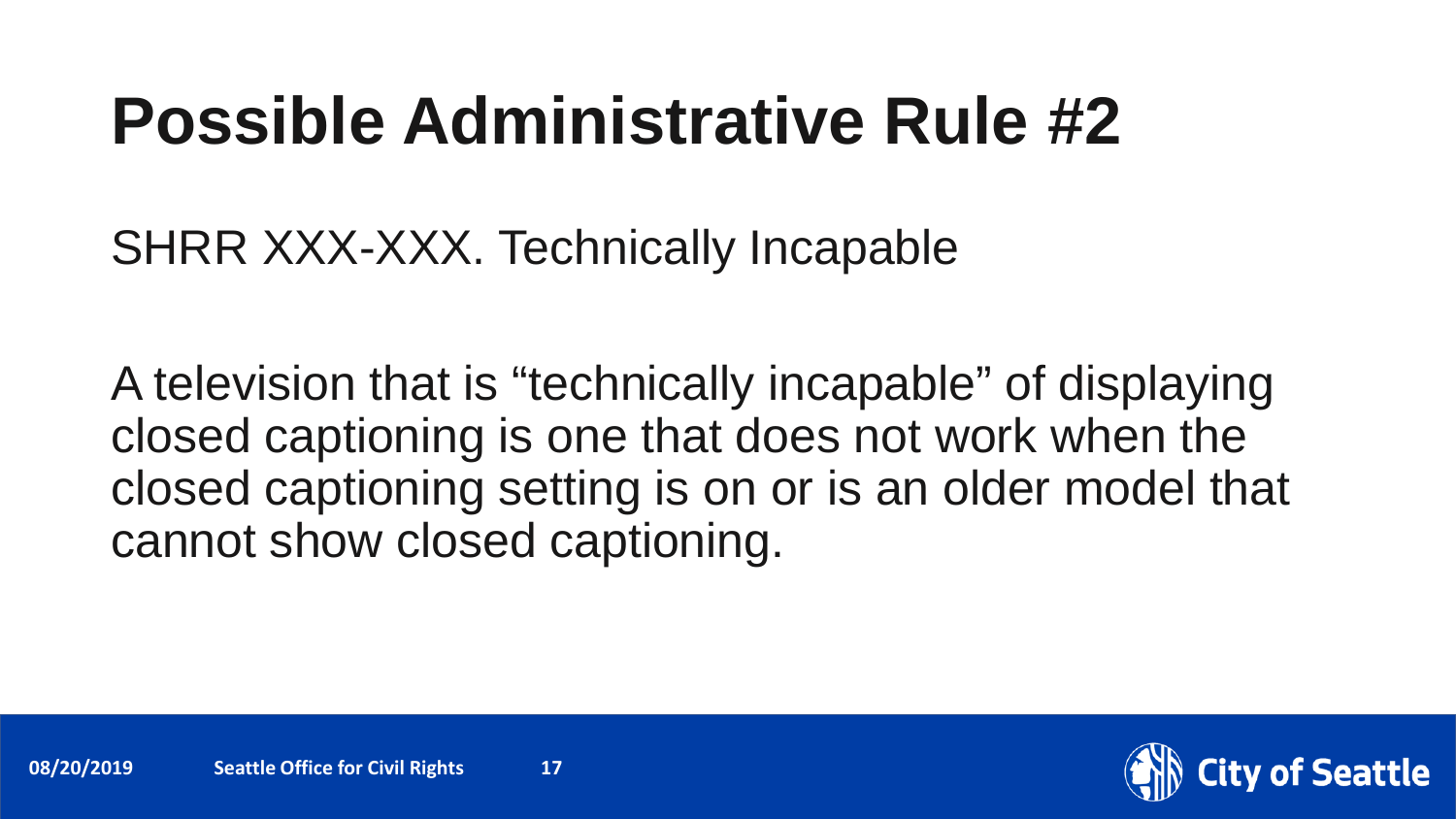#### **Rulemaking Timeline (subject to change)**

| 09/03/19 | Rules will be published for the 20-day Notice and<br><b>Comment period</b>  |
|----------|-----------------------------------------------------------------------------|
| Date TBD | <b>Public Meeting about Administrative Rules</b>                            |
| 11/04/19 | <b>Administrative Rules and Frequently Asked Questions are</b><br>finalized |